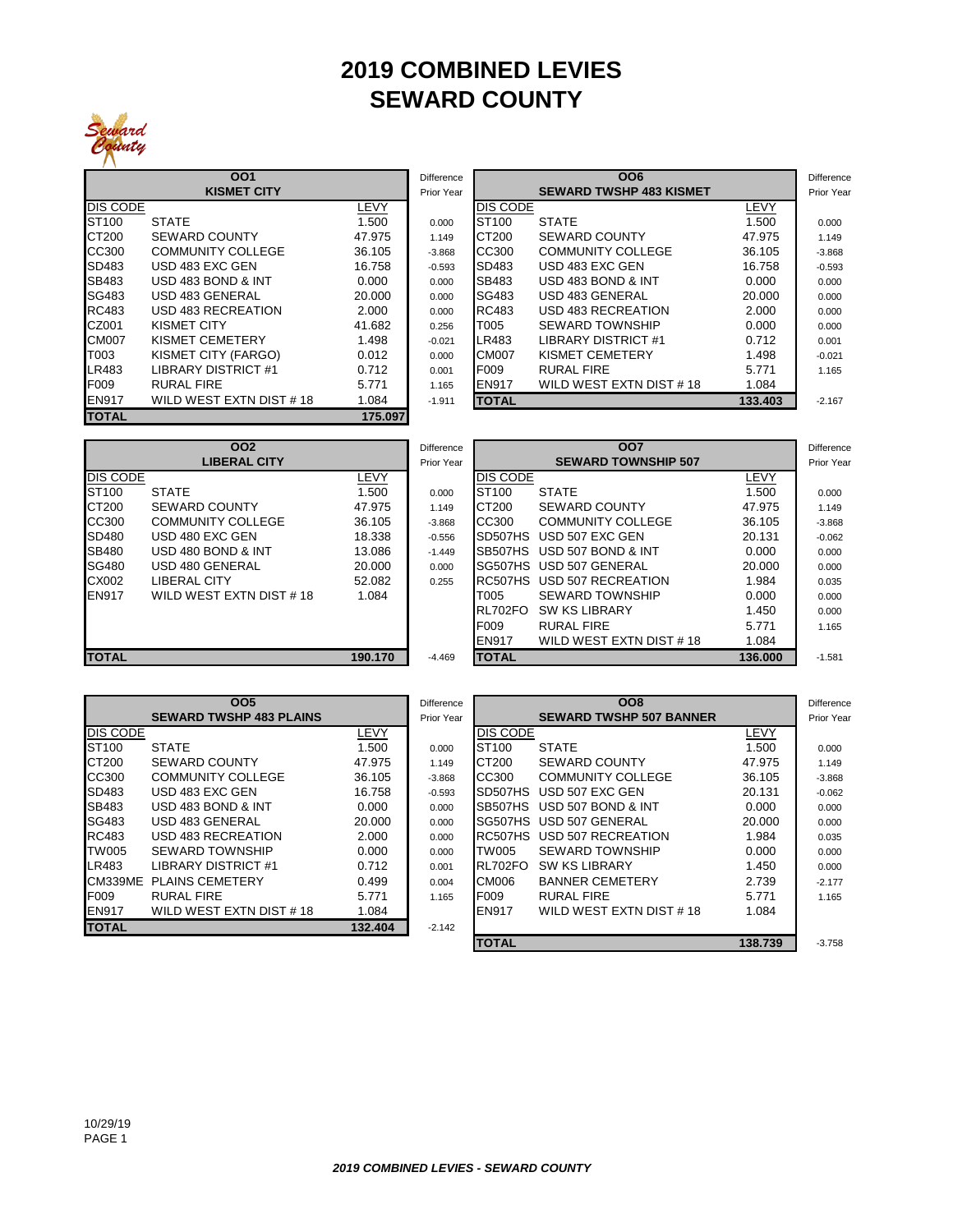## **2019 COMBINED LEVIES SEWARD COUNTY**

|                 | <b>OO9</b>              |         | <b>Difference</b> |                                | 012                     |        |
|-----------------|-------------------------|---------|-------------------|--------------------------------|-------------------------|--------|
|                 | <b>SEWARD TWSHP 209</b> |         | Prior Year        | <b>SEWARD TWSHP 374 BANNER</b> |                         |        |
| <b>DIS CODE</b> |                         | LEVY    |                   | <b>DIS CODE</b>                |                         | LEVY   |
| ST100           | <b>STATE</b>            | 1.500   | 0.000             | ST <sub>100</sub>              | <b>STATE</b>            | 1.500  |
| CT200           | <b>SEWARD COUNTY</b>    | 47.975  | 1.149             | CT200                          | <b>SEWARD COUNTY</b>    | 47.975 |
| CC300           | <b>JUNIOR COLLEGE</b>   | 36.105  | $-3.868$          | CC300                          | <b>JUNIOR COLLEGE</b>   | 36.105 |
| SD209SV         | USD 209 EXC GENERAL     | 27.072  | $-0.924$          | SD374HS                        | USD 374 EXC GENERAL     | 23.927 |
| <b>SG209SV</b>  | USD 209 GENERAL         | 20,000  | 0.000             | SB374HS                        | USD 374 BOND & INT      | 6.727  |
| <b>RC209SV</b>  | USD 209 RECREATION      | 3.444   | $-0.018$          |                                | SG374HS USD 374 GENERAL | 20,000 |
| T005            | <b>SEWARD TOWNSHIP</b>  | 0.000   | 0.000             | RC374HS                        | USD 374 RECREATION      | 3.688  |
| RL702FO         | <b>SW KS LIBRARY</b>    | 1.450   | 0.000             | T005                           | <b>SEWARD TOWNSHIP</b>  | 0.000  |
| <b>F009</b>     | <b>RURAL FIRE</b>       | 5.771   | 1.165             | RL702FO                        | <b>SW KS LIBRARY</b>    | 1.450  |
| <b>EN917</b>    | WILD WEST EXTN DIST #18 | 1.084   |                   | CM006                          | <b>BANNER CEMETERY</b>  | 2.739  |
|                 |                         |         |                   | F009                           | <b>RURAL FIRE</b>       | 5.771  |
|                 |                         |         |                   | EN917                          | WILD WEST EXTN DIST #18 | 1.084  |
| <b>TOTAL</b>    |                         | 144.401 | $-2.496$          | <b>TOTAL</b>                   |                         | 150.96 |

|                | <b>OO9</b>              |         | <b>Difference</b> |                   | 012                            |         | Difference        |
|----------------|-------------------------|---------|-------------------|-------------------|--------------------------------|---------|-------------------|
|                | <b>SEWARD TWSHP 209</b> |         | Prior Year        |                   | <b>SEWARD TWSHP 374 BANNER</b> |         | <b>Prior Year</b> |
| DIS CODE       |                         | LEVY    |                   | <b>DIS CODE</b>   |                                | LEVY    |                   |
| ST100          | <b>STATE</b>            | 1.500   | 0.000             | ST <sub>100</sub> | <b>STATE</b>                   | 1.500   | 0.000             |
| CT200          | <b>SEWARD COUNTY</b>    | 47.975  | 1.149             | CT200             | <b>SEWARD COUNTY</b>           | 47.975  | 1.149             |
| CC300          | <b>JUNIOR COLLEGE</b>   | 36.105  | $-3.868$          | CC300             | <b>JUNIOR COLLEGE</b>          | 36.105  | $-3.868$          |
| <b>SD209SV</b> | USD 209 EXC GENERAL     | 27.072  | $-0.924$          | SD374HS           | USD 374 EXC GENERAL            | 23.927  | 0.972             |
| SG209SV        | USD 209 GENERAL         | 20.000  | 0.000             | SB374HS           | USD 374 BOND & INT             | 6.727   | $-2.818$          |
| <b>RC209SV</b> | USD 209 RECREATION      | 3.444   | $-0.018$          |                   | SG374HS USD 374 GENERAL        | 20.000  | 0.000             |
| T005           | <b>SEWARD TOWNSHIP</b>  | 0.000   | 0.000             |                   | RC374HS USD 374 RECREATION     | 3.688   | $-0.065$          |
| <b>RL702FO</b> | <b>SW KS LIBRARY</b>    | 1.450   | 0.000             | T005              | <b>SEWARD TOWNSHIP</b>         | 0.000   | 0.000             |
| F009           | <b>RURAL FIRE</b>       | 5.771   | 1.165             | RL702FO           | <b>SW KS LIBRARY</b>           | 1.450   | 0.000             |
| EN917          | WILD WEST EXTN DIST #18 | 1.084   |                   | CM006             | <b>BANNER CEMETERY</b>         | 2.739   | $-2.177$          |
|                |                         |         |                   | F009              | <b>RURAL FIRE</b>              | 5.771   | 1.165             |
|                |                         |         |                   | <b>EN917</b>      | WILD WEST EXTN DIST #18        | 1.084   |                   |
| <b>TOTAL</b>   |                         | 144.401 | $-2.496$          | <b>TOTAL</b>      |                                | 150.966 | $-5.642$          |

|                 | 010                            |         | <b>Difference</b> |                   | 020                      |         |  |
|-----------------|--------------------------------|---------|-------------------|-------------------|--------------------------|---------|--|
|                 | <b>SEWARD TWSHP 483 BANNER</b> |         | Prior Year        |                   | <b>LIBERAL TWSHP 209</b> |         |  |
| <b>DIS CODE</b> |                                | LEVY    |                   | <b>DIS CODE</b>   |                          | LEVY    |  |
| ST100           | <b>STATE</b>                   | 1.500   | 0.000             | ST <sub>100</sub> | <b>STATE</b>             | 1.500   |  |
| CT200           | <b>SEWARD COUNTY</b>           | 47.975  | 1.149             | CT200             | <b>SEWARD COUNTY</b>     | 47.975  |  |
| CC300           | COMMUNITY COLLEGE              | 36.105  | $-3.868$          | CC300             | <b>COMMUNITY COLLEGE</b> | 36.105  |  |
| SD483           | USD 483 EXC GENERAL            | 16.758  | $-0.593$          | SD209SV           | USD 209 EXC GENERAL      | 27.072  |  |
| <b>SB483</b>    | USD 483 BOND & INT             | 0.000   | 0.000             | SG209SV           | USD 209 GENERAL          | 20.000  |  |
| SG483           | USD 483 GENERAL                | 20,000  | 0.000             | <b>RC209SV</b>    | USD 209 RECREATION       | 3.444   |  |
| <b>RC483</b>    | USD 483 RECREATION             | 2.000   | 0.000             | T004              | <b>LIBERAL TOWNSHIP</b>  | 0.000   |  |
| T005            | <b>SEWARD TOWNSHIP</b>         | 0.000   | 0.000             | RL702FO           | <b>SW KS LIBRARY</b>     | 1.450   |  |
| <b>CM006</b>    | <b>BANNER CEMETERY</b>         | 2.739   | $-2.177$          | F009              | <b>RURAL FIRE</b>        | 5.771   |  |
| LR483           | LIBRARY DISTRICT #1            | 0.712   | 0.001             | <b>EN917</b>      | WILD WEST EXTN DIST #18  | 1.084   |  |
| FE009           | <b>RURAL FIRE</b>              | 5.771   | 1.165             |                   |                          |         |  |
| <b>EN917</b>    | WILD WEST EXTN DIST #18        | 1.084   |                   |                   |                          |         |  |
| <b>TOTAL</b>    |                                | 134.644 | $-4.323$          |                   |                          |         |  |
|                 |                                |         |                   | <b>TOTAL</b>      |                          | $111.0$ |  |

|              | 010                            |         | Difference |                   | 020                      |         | <b>Difference</b> |
|--------------|--------------------------------|---------|------------|-------------------|--------------------------|---------|-------------------|
|              | <b>SEWARD TWSHP 483 BANNER</b> |         | Prior Year |                   | <b>LIBERAL TWSHP 209</b> |         |                   |
| DIS CODE     |                                | LEVY    |            | <b>DIS CODE</b>   |                          | LEVY    |                   |
| ST100        | <b>STATE</b>                   | 1.500   | 0.000      | ST <sub>100</sub> | <b>STATE</b>             | 1.500   | 0.000             |
| CT200        | <b>SEWARD COUNTY</b>           | 47.975  | 1.149      | CT200             | <b>SEWARD COUNTY</b>     | 47.975  | 1.149             |
| CC300        | <b>COMMUNITY COLLEGE</b>       | 36.105  | $-3.868$   | CC300             | <b>COMMUNITY COLLEGE</b> | 36.105  | $-3.868$          |
| SD483        | USD 483 EXC GENERAL            | 16.758  | $-0.593$   | SD209SV           | USD 209 EXC GENERAL      | 27.072  | $-0.924$          |
| SB483        | USD 483 BOND & INT             | 0.000   | 0.000      | <b>SG209SV</b>    | USD 209 GENERAL          | 20.000  | 0.000             |
| SG483        | USD 483 GENERAL                | 20.000  | 0.000      | <b>RC209SV</b>    | USD 209 RECREATION       | 3.444   | $-0.018$          |
| RC483        | USD 483 RECREATION             | 2.000   | 0.000      | T <sub>0</sub> 04 | LIBERAL TOWNSHIP         | 0.000   | 0.000             |
| T005         | <b>SEWARD TOWNSHIP</b>         | 0.000   | 0.000      | RL702FO           | <b>SW KS LIBRARY</b>     | 1.450   | 0.000             |
| CM006        | <b>BANNER CEMETERY</b>         | 2.739   | $-2.177$   | F <sub>009</sub>  | <b>RURAL FIRE</b>        | 5.771   | 1.165             |
| LR483        | LIBRARY DISTRICT #1            | 0.712   | 0.001      | <b>EN917</b>      | WILD WEST EXTN DIST #18  | 1.084   |                   |
| FE009        | <b>RURAL FIRE</b>              | 5.771   | 1.165      |                   |                          |         |                   |
| <b>EN917</b> | WILD WEST EXTN DIST #18        | 1.084   |            |                   |                          |         |                   |
| <b>TOTAL</b> |                                | 134.644 | $-4.323$   |                   |                          |         |                   |
|              |                                |         |            | <b>TOTAL</b>      |                          | 144.401 | $-2.496$          |

|                   | 011                      |         | <b>Difference</b> |                   | O <sub>21</sub>          |         | Difference |
|-------------------|--------------------------|---------|-------------------|-------------------|--------------------------|---------|------------|
|                   | <b>SEWARD TWSHP 374</b>  |         | Prior Year        |                   | <b>LIBERAL TWSHP 480</b> |         | Prior Year |
| DIS CODE          |                          | LEVY    |                   | <b>DIS CODE</b>   |                          | LEVY    |            |
| ST <sub>100</sub> | <b>STATE</b>             | 1.500   | 0.000             | ST <sub>100</sub> | <b>STATE</b>             | 1.500   | 0.000      |
| CT200             | <b>SEWARD COUNTY</b>     | 47.975  | 1.149             | CT200             | <b>SEWARD COUNTY</b>     | 47.975  | 1.149      |
| CC300             | <b>COMMUNITY COLLEGE</b> | 36.105  | $-3.868$          | CC300             | <b>COMMUNITY COLLEGE</b> | 36.105  | $-3.868$   |
| SD374HS           | USD 374 EXC GENERAL      | 23.927  | 0.972             | SD480             | USD 480 EXC GENERAL      | 18.338  | $-0.556$   |
| SB374HS           | USD 374 BOND & INT       | 6.727   | $-2.818$          | SB480             | USD 480 BOND & INT       | 13.086  | $-1.449$   |
| SG374HS           | USD 374 GENERAL          | 20,000  | 0.000             | SG480             | USD 480 GENERAL          | 20.000  | 0.000      |
| RC374HS           | USD 374 RECREATION       | 3.688   | $-0.065$          | T004              | LIBERAL TWSHP            | 0.000   | 0.000      |
| T005              | <b>SEWARD TOWNSHIP</b>   | 0.000   | 0.000             | RL702FO           | <b>SW KS LIBRARY</b>     | 1.450   | 0.000      |
| RL702FO           | <b>SW KS LIBRARY</b>     | 1.450   | 0.000             | F009              | <b>RURAL FIRE</b>        | 5.771   | 1.165      |
| CM339ME           | <b>PLAINS CEMETERY</b>   | 0.499   | 0.004             | <b>EN917</b>      | WILD WEST EXTN DIST #18  | 1.084   |            |
| F009              | <b>RURAL FIRE</b>        | 5.771   | 1.165             |                   |                          |         |            |
| <b>EN917</b>      | WILD WEST EXTN DIST #18  | 1.084   |                   |                   |                          |         |            |
| <b>TOTAL</b>      |                          | 148.726 | $-3.461$          | <b>TOTAL</b>      |                          | 145.309 | $-3.559$   |